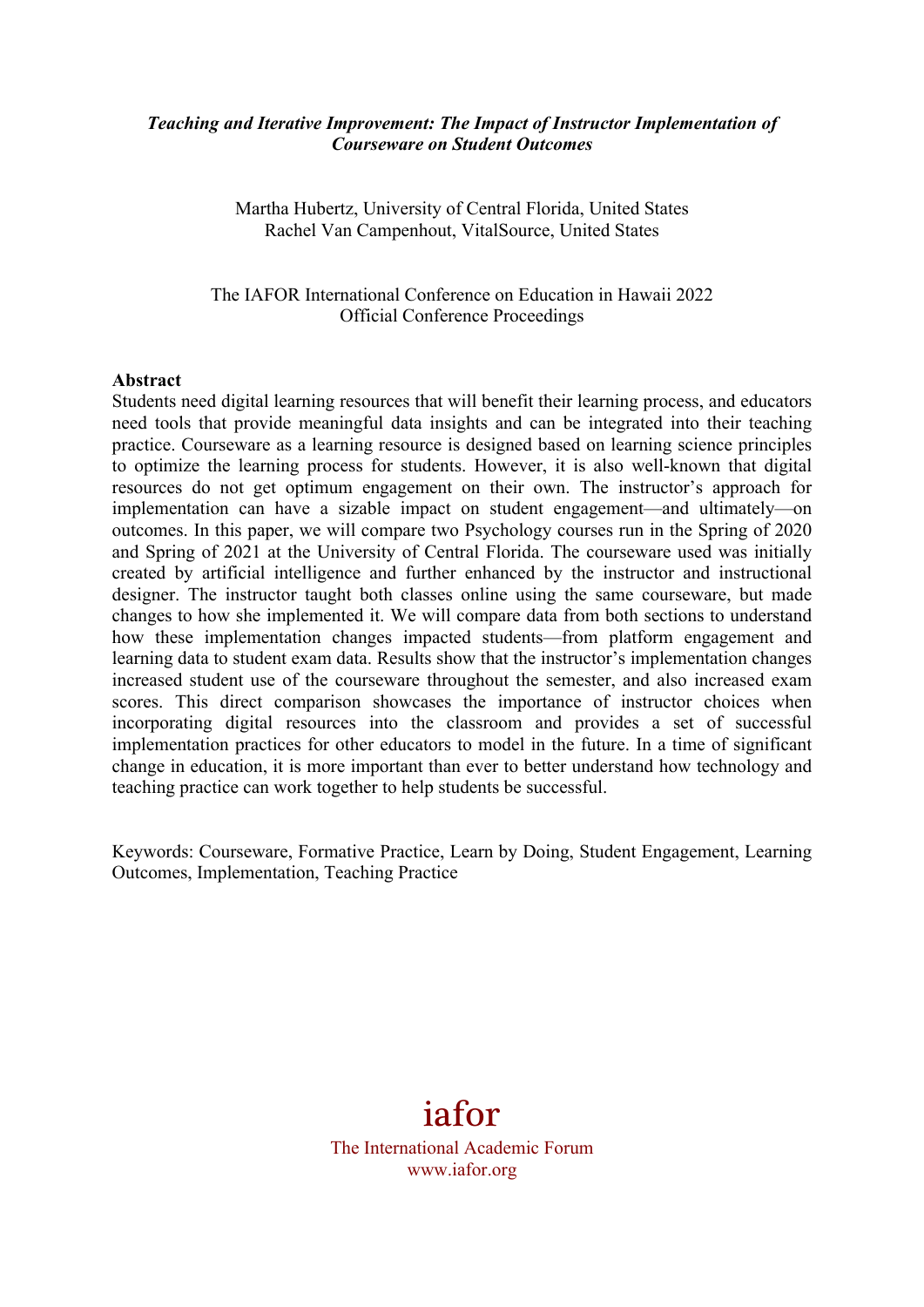## **Introduction**

Digital learning resources are changing educational ecosystems for students and teachers alike, offering new ways of teaching and learning and new insights into how learning works. Digital learning resources have also been the focus of research to determine how they can best support learning. For example, Carnegie Mellon's Open Learning Initiative developed and studied best practices for online learning (Lovett et al., 2008), providing the learning science foundation for the courseware used in this study. Yet for as valuable as the focus has been on developing high quality, effective digital resources for teaching and learning, there is still a great misconception that the resource itself could, or should, stand alone as a solution to teaching and learning. Kessler et al. (2019) noted, "research consistently indicates that instructional innovations are only as effective as their implementation." Implementation has been identified as a key component in effectiveness studies to understand how well an intervention performs in naturally occurring contexts (O'Donnell, 2008). Previous research on a courseware learning resource found that different instructor implementation policies for the same courseware greatly influenced student engagement (Van Campenhout and Kimball, 2021). The goal of this research paper is to analyze the impact instructor implementation practices had on student engagement in courseware used in an online Psychology course at the University of Central Florida, and the subsequent difference in student exam scores and course grades.

The digital learning resource used in this study is courseware—a comprehensive learning environment that combines textbook expository text, formative practice, adaptive activities, and summative assessments. Content is chunked into short lessons that are aligned to learning objectives and grouped into units. Previous research found that similarly designed courseware environments helped students learn more efficiently than traditional methods (Lovett et al., 2008). Additional features such as the adaptive activities have also been found to help struggling students increase their learning outcomes (Van Campenhout et al., 2020).

The primary learning method employed in the courseware is learn by doing: the inclusion of formative practice for each lesson of content. This approach creates the doer effect—the learning science principle that doing practice while reading leads to higher learning gains than just reading (Koedinger et al., 2016). Studied extensively at Carnegie Mellon, the doer effect was found to be causal to learning (Koedinger et al., 2016; 2018). The causal doer effect analysis was replicated in courseware on the Acrobatiq platform, confirming external validity of this learn by doing method (Van Campenhout et al., 2021a). The doer effect was also found to remain nearly unchanged even when accounting for prior knowledge and student demographics (Van Campenhout et al., 2021b), indicating its usefulness to all students. With the learn by doing method of courseware proven to generate the doer effect and found to cause better outcomes in a variety of natural learning contexts, we are confident in recommending that all students should take advantage of this learning approach.

The formative practice, adaptive activities, and summative assessments provide learning opportunities for students, but these features also generate data that is surfaced to the instructor in dashboards. Clickstream data are used to generate predictive learning estimates that drive the adaptivity for students and are surfaced in the dashboard to help instructors identify struggling students or challenging content. The data available to instructors makes it possible for instructors to closely monitor their students' progress, tailor in-class content, and evaluate learning concerns for individual students. The availability of this type of data for instructor use is a type of Course Signal, which has been shown to help improve retention in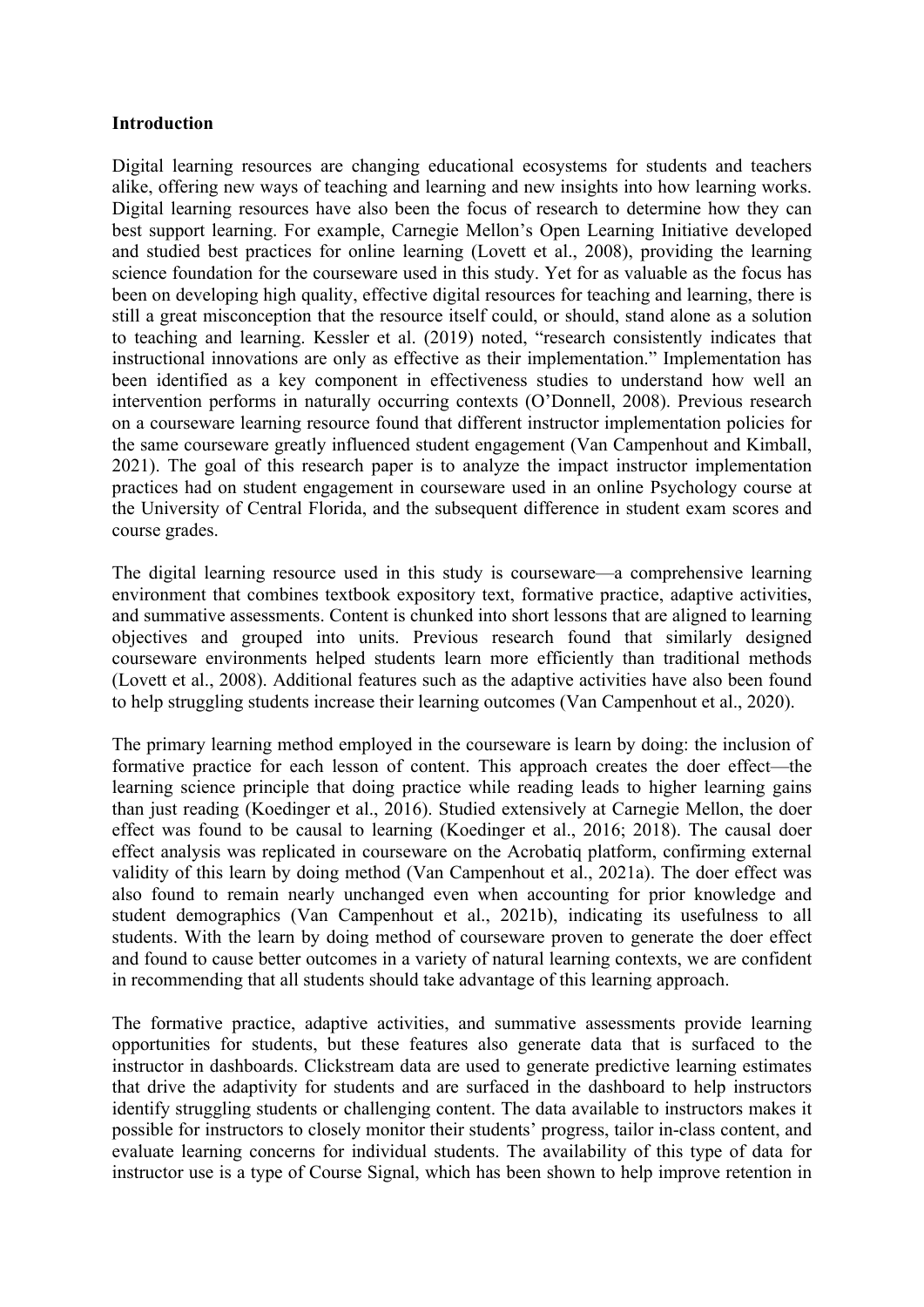courses and institutions (Arnold and Pistilli, 2012; Baker, 2016). Researchers have argued that proper utilization of both the educational environment and the learning technology should produce better results than either could produce on its own (Ritter et al., 2016). Providing instructors with tools to manage their class is second only to providing students with proven learning features.

Given the proven learning benefits of courseware, do all students take advantage of this resource when available? No. Student access to learning resources does not also mean they will use those resources as intended. This is not a novel concept. Research into textbook usage confirmed what many instructors experience: students did not use textbooks as intended (Fitzpatrick and McConnell, 2008). That same is true of digital learning resources; just because students have them doesn't mean they will all use them as intended without motivation. In a previous research study on engagement in courseware (Van Campenhout and Kimball, 2021), data were collected from 20 sections of a probability and statistics course across 8 institutions. The goal was to use the same courseware across a state-wide system of schools to ensure credit could transfer between institutions. Engagement in those course sections varied dramatically, even between instructors in the same department. The best predictor of student engagement was how the instructor chose to implement the courseware in their class.

In higher education, there are many models for teaching and learning currently being employed, even within the same institution. Whether face-to-face, online, or hybrid, in the majority of cases the instructor is still the architect of the scope, content, assessment, and grading policies for the course. The use of technology and learning resources in a classroom will always be context-specific. Therefore, the most direct and effective method for influencing student use of learning resources is the instructor and their approach to implementation.

Understanding instructor implementation is also critical in educational research. In a literature review updating and expanding previous research by Fullan and Pomfret (1977), O'Donnell (2008) outlines the state of implementation research in education:

Although seemingly well defined in the health literature (cf. Hansen, Graham, Wolkenstein, & Rohrbach, 1991; Kolbe & Iverson, 1981), fidelity of implementation is rarely reported in large-scale education studies that examine the effectiveness of K–12 core curriculum interventions, especially with regard to how fidelity enhances or constrains the effects of the intervention on outcomes (L. D. Dobson & Cook, 1980; NRC, 2004; U.S. Department of Education, 2006). Moreover, according to the NRC (2004), even less seldom is such a measure of fidelity to K–12 curriculum interventions used to adjust for or interpret outcome measures, (p. 34).

While O'Donnell's focus was on K-12 education research, the same is true in higher education. When considering how an intervention or new educational technology could impact student outcomes in any classroom, implementation matters. Fidelity of implementation is the extent to which "an intervention is implemented in comparison with the original program design during an efficacy and/or effectiveness study" (O'Donnell, 2008, p. 33). Implementation is therefore a natural component of effectiveness studies, where effectiveness is "the ability of an intervention to produce the desired beneficial effect in actual use" (Dorland, 1994, p. 531). In effectiveness studies, "variations in fidelity are measured in natural settings and then related to student outcomes" (O'Donnell, 2008, p. 42).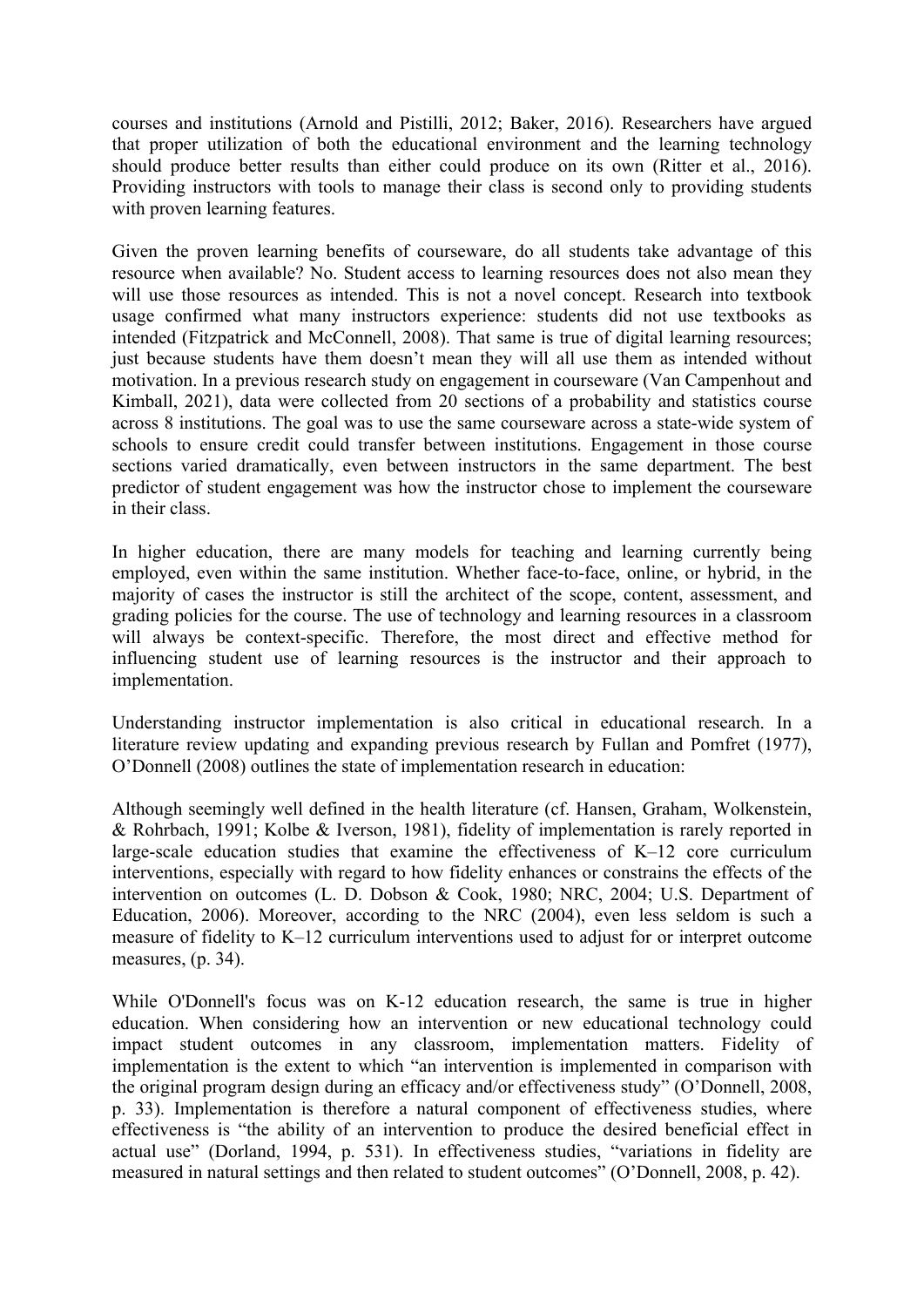Given this relationship between effectiveness studies and implementation, we can see why these constructs are so important for research on educational technology. The courseware itself was designed using established learning science principles; the intention of the learn by doing method of integrating practice with learning content is to elicit the doer effect, which has been proven to benefit student learning outcomes. However, students will not benefit from the doer effect if they do not do the practice. By studying how one instructor changed implementation of the courseware between semesters, we can evaluate how the implementation can impact student engagement and outcomes, thereby evaluating the effectiveness of the courseware when implemented under different conditions. Our research questions for this study are:

- How did changing implementation practices of the psychology courseware impact student engagement between semesters?
- How did the change of student engagement with the courseware impact learning outcomes?

# **Methods**

#### **The Courseware**

The courseware used in this study was initially generated by an artificial intelligence-based process called SmartStart (Dittel et al., 2019). This process uses an e-textbook as the corpus and applies natural language processing and machine learning techniques to identify learning objectives, divide the content into lessons aligned to learning objectives, and apply an automatic question generation process to create formative practice and feedback for each lesson (Jerome et al., 2020). For this psychology course, a Psychology of Sex and Gender (Bosson et al., 2019) textbook was used for the SmartStart process. The result was a base courseware learning environment that divided the textbook into objective-aligned lessons and included over 600 automatically generated (AG) practice questions. Previous research on SmartStart AG questions from six different courses used in natural learning contexts, including this Psychology course, found that students did not treat these questions any differently than the human-authored counterparts (Van Campenhout et al., 2021c). This large-scale AG question evaluation studied three performance metrics—engagement, difficulty, and persistence—and found no significant differences between AG and humanauthored questions on any metric.

This generated courseware was then further enhanced by the instructor and instructional designer. Additional human-authored questions were taken from ancillary materials and added to the lesson pages as formative practice. This was primarily to increase the number of formative practice questions where necessary to be able to generate a predictive learning estimate within the platform. Summative assessments were also added at the unit level. Prior to the Spring 2021 course, the instructor also wrote questions to create scaffolded adaptive activities for the three most challenging chapters within the courseware. The adaptive activities had been shown to help students increase their learning estimate and benefited lower-performing students the most (Van Campenhout et al., 2020). The adaptive activities were also formative for students, providing immediate feedback and the opportunity to continue to try again.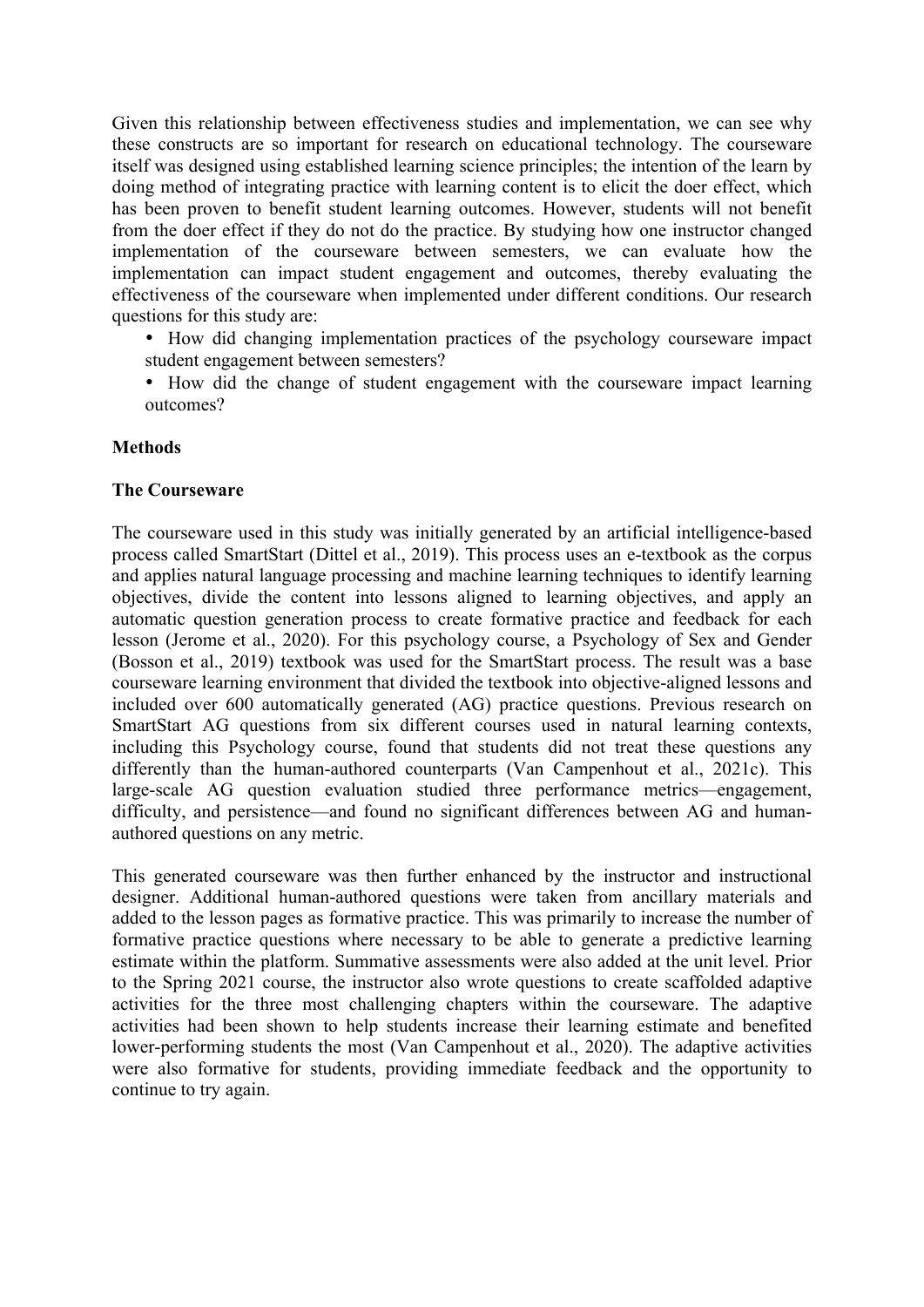# **The Implementation**

The Psychology of Sex and Gender course was offered online to students (majors and nonmajors) at UCF. Although there were students from all years present in each semester, more than 80% were juniors and seniors. About 60% of students were transfer students at UCF and 30% were first-time college students. It is also important to note that the student population at UCF is generally experienced with digital learning resources, including a variety of adaptive learning platforms.

Taught entirely online by the first author, an experienced faculty lecturer, this course was taught in a flipped-blended model where the courseware was the primary learning resource assigned to provide instruction as homework. The synchronous class sessions were designated for activities, discussion, and feedback. This flipped-blended approach has been found to be the most effective type of instructional model (Margulieux et al., 2015). This class was also a High-Impact (HIP) designated Service-Learning course. The first section of this course using this courseware ran in the Spring of 2020 ( $n = 119$ ), meaning that this section was running when the COVID-19 outbreak first disrupted education globally. However, as this course was originally delivered online, no changes had to be made to its implementation. Students progressed through the remainder of the semester as expected. The second section of this course was run in the Spring of 2021 ( $n = 125$ ).

There were many similarities in implementation between semesters. The course was delivered through a learning management system. The course was organized into weeks with specific instructions for assignments in each week. The courseware was linked to the learning management system through single sign-on so students only had to click the link to be taken to the assigned section of the courseware. Each week had reminders to do the assigned courseware section, and reminders were sent via email and during synchronous class as well. The course was specifically set up to provide as many opportunities to keep students on track as possible.

However, there were also differences in how the courseware was implemented between semesters. For the Spring of 2020 section, the formative practice completion was given a 2% contribution to students' overall grade. Students had to complete more than 85% of practice to receive their points, and this was evaluated at the end of the semester. Note this was for completion of practice and not first attempt accuracy of practice to retain the formative nature of the practice. The Spring 2021 section was still deeply impacted by the pandemic and this class was not a HIP designated Service-Learning course. The instructor continued to post three announcements per week but increased the focus on the adaptive courseware as a selfmonitoring learning tool. Also, for the Spring 2021 section, changes were made to the scoring policy for the practice questions. For this semester, the practice questions were worth 20% of student grades, still with a minimum threshold of 85%.

# **Results and Discussion**

The first type of data to look at is engagement data—how students used the courseware in each semester. In aggregate, students in the Spring 2020 semester completed 48% of practice, while students in the Spring 2021 semester completed 76% of practice. These practice totals include all students on the roster (even those who may have dropped) and all questions (even those on pages students may not have visited). A data visualization called an engagement graph can provide a more holistic view of how each class read and practiced in the course.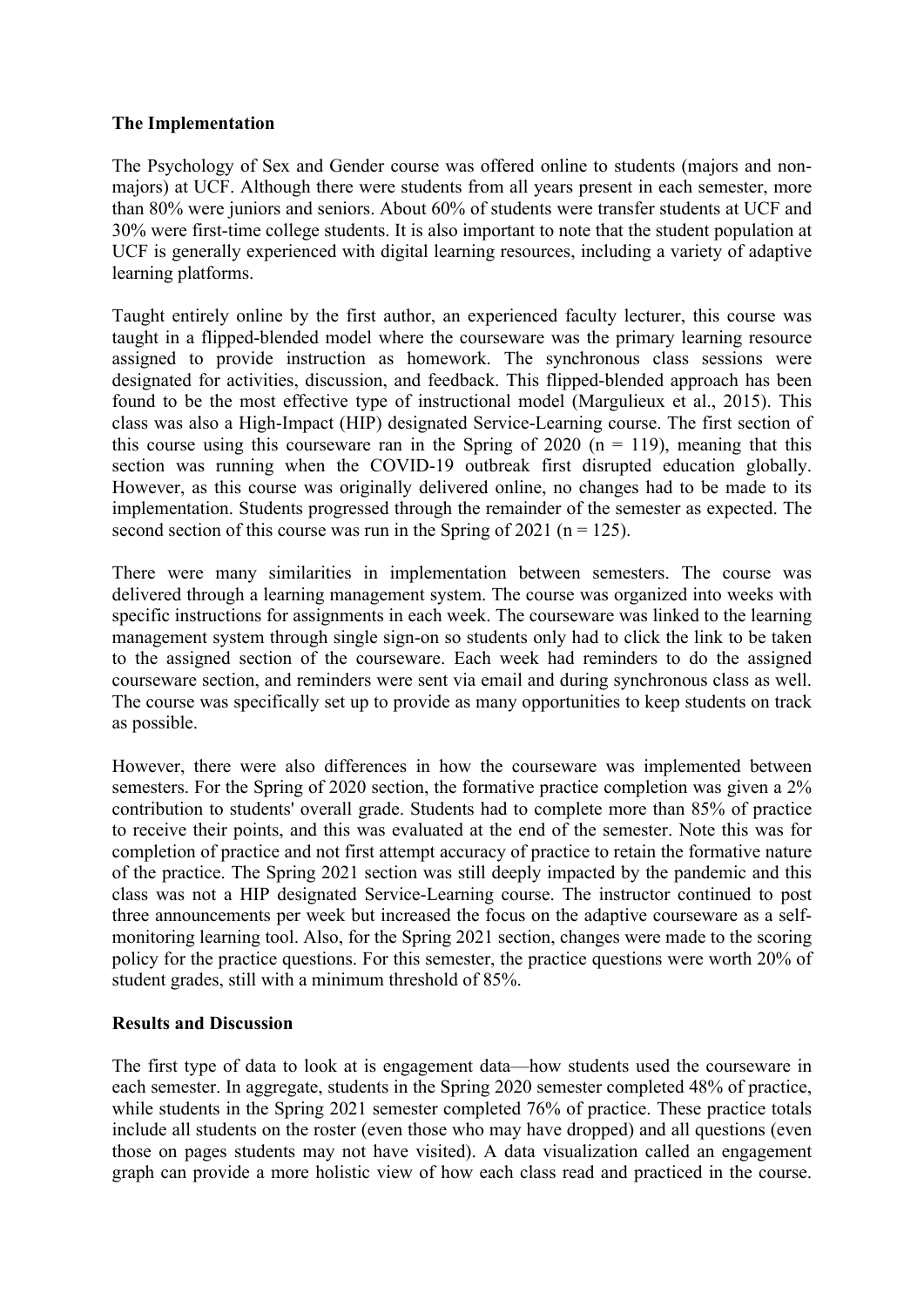The engagement graph shows the number of students on the y-axis and the pages of the course on the x-axis. Attrition as the semester progresses is a natural and expected pattern. A vertical gap between the reading dot (blue) and the practice dot (red) is also typical, as there will usually be some students who read the page but choose not to do the practice available.

The engagement graph for Spring 2020 is very standard, if not above average compared to many other historical course sections (see Van Campenhout & Kimball, 2021). There is some general level of attrition over the entire course, as well as within units. Some students stop using the courseware over time. There is a gap between the reading and doing dots, indicating roughly five to ten students read the content but do not do practice. The assessment dots (green) are higher than the rest by about 20 students, indicating those students went directly to the assessment without reading the material at all.



Figure 1: The engagement graph for Spring 2020.

The engagement graph for Spring 2021 shows a different pattern. While there is still some attrition, it is minimal over the duration of the courseware. Not only did nearly all students stay in the course, but the reading-doing gap is nonexistent. The reading and doing dots are together throughout the entire course. If we consider that an ideal engagement graph would be a horizontal line—showing all students reading and doing practice on every page—this Spring 2021 graph is very close.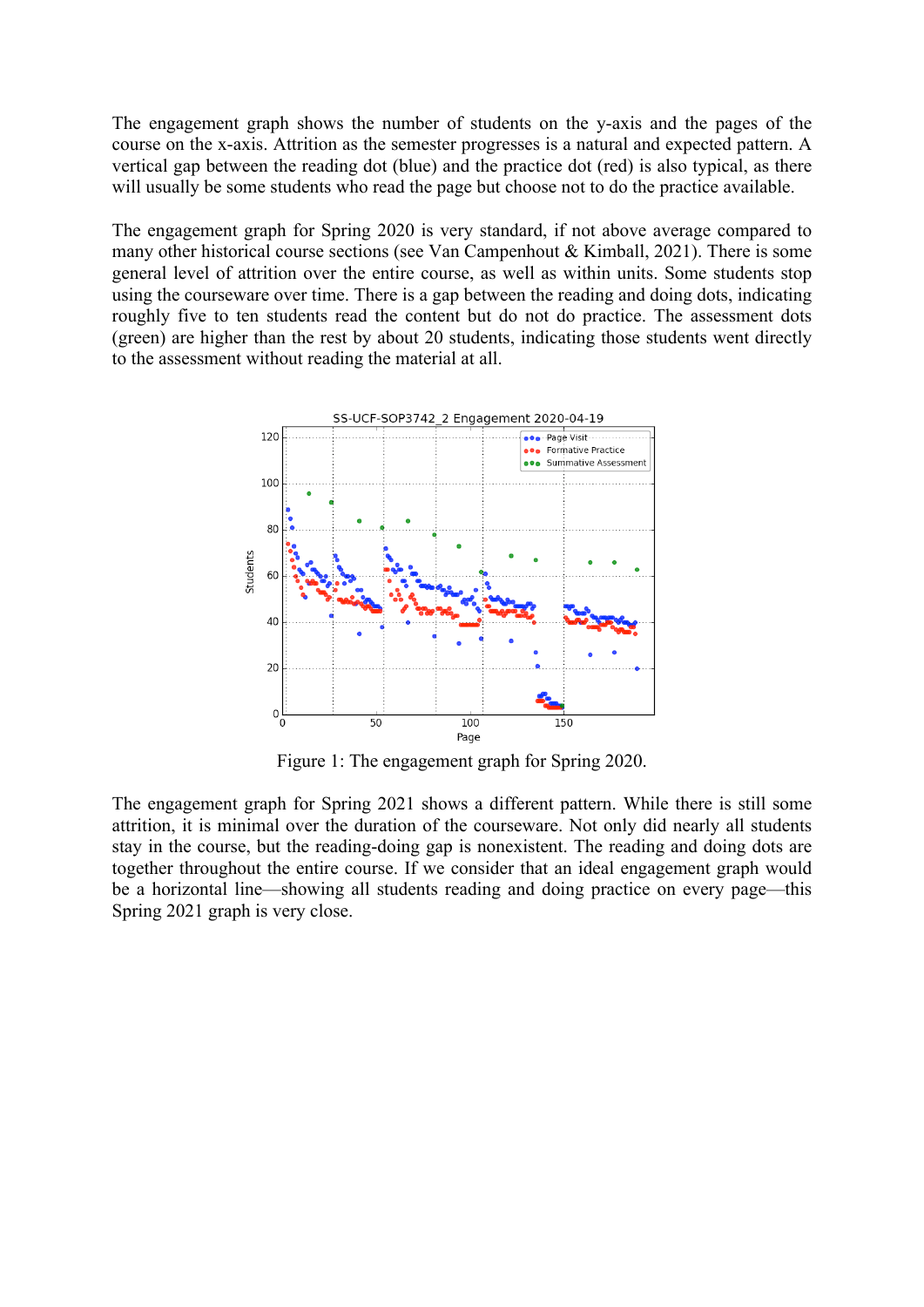

Figure 2: The engagement graph for Spring 2021.

Next, student exam scores can be compared between semesters. As seen in Table 1, student mean scores increased on each exam when using the adaptive version of the text. The Spring 2020 mean exam scores were several points higher than the Fall 2019 e-text baseline, yet the Spring 2021 mean scores increased even further. In Spring 2021, when the courseware was further incentivized and the personal practice was added to the most difficult chapters, test scores increased significantly.

|             |                    | Exam 1       | Exam 2       | Exam 3       |
|-------------|--------------------|--------------|--------------|--------------|
| Fall 2019   | Mean Score         | 60%          | 63%          | 71%          |
|             | <b>Score Range</b> | $39 - 101\%$ | $12 - 104\%$ | $19 - 104\%$ |
|             | n Students         | 97           | 78           | 71           |
| Spring 2020 | Mean Score         | 70%          | 68%          | 78%          |
|             | <b>Score Range</b> | 23-98%       | $24 - 104\%$ | $39 - 104\%$ |
|             | n Students         | 98           | 86           | 71           |
| Spring 2021 | Mean Score         | 77%          | 78%          | 79%          |
|             | <b>Score Range</b> | $43 - 102\%$ | $42 - 102%$  | $42 - 99%$   |
|             | n Students         | 106          | 105          | 104          |

Table 1. Mean scores on the three course exams, 2019–2021.

These data revealed additional trends of note. First are the score ranges for the exams. With the exception of Exam 1, the lowest scores on the 2020 exams were twice as high as the previous year. Even more interesting is that the lowest scores for the Spring 2021 exams are even higher still, and nearly consistent at 42–43%. In addition to higher mean scores, the incentivized practice could have benefited struggling students and raised the lower bound of exam scores. This trend is worth additional investigation in future research. Another notable result from Table 1 is the number of students who took each exam across the years. The Fall 2019 and Spring 2020 courses have fewer students taking Exam 3 compared to Exam 1 (26 and 27 students, respectively). However, the number of students taking the Spring 2021 exams only decreases by two students. The high retention of students in the Spring 2021 course is also worth further investigation, as student retention is an important issue in higher education along with student learning.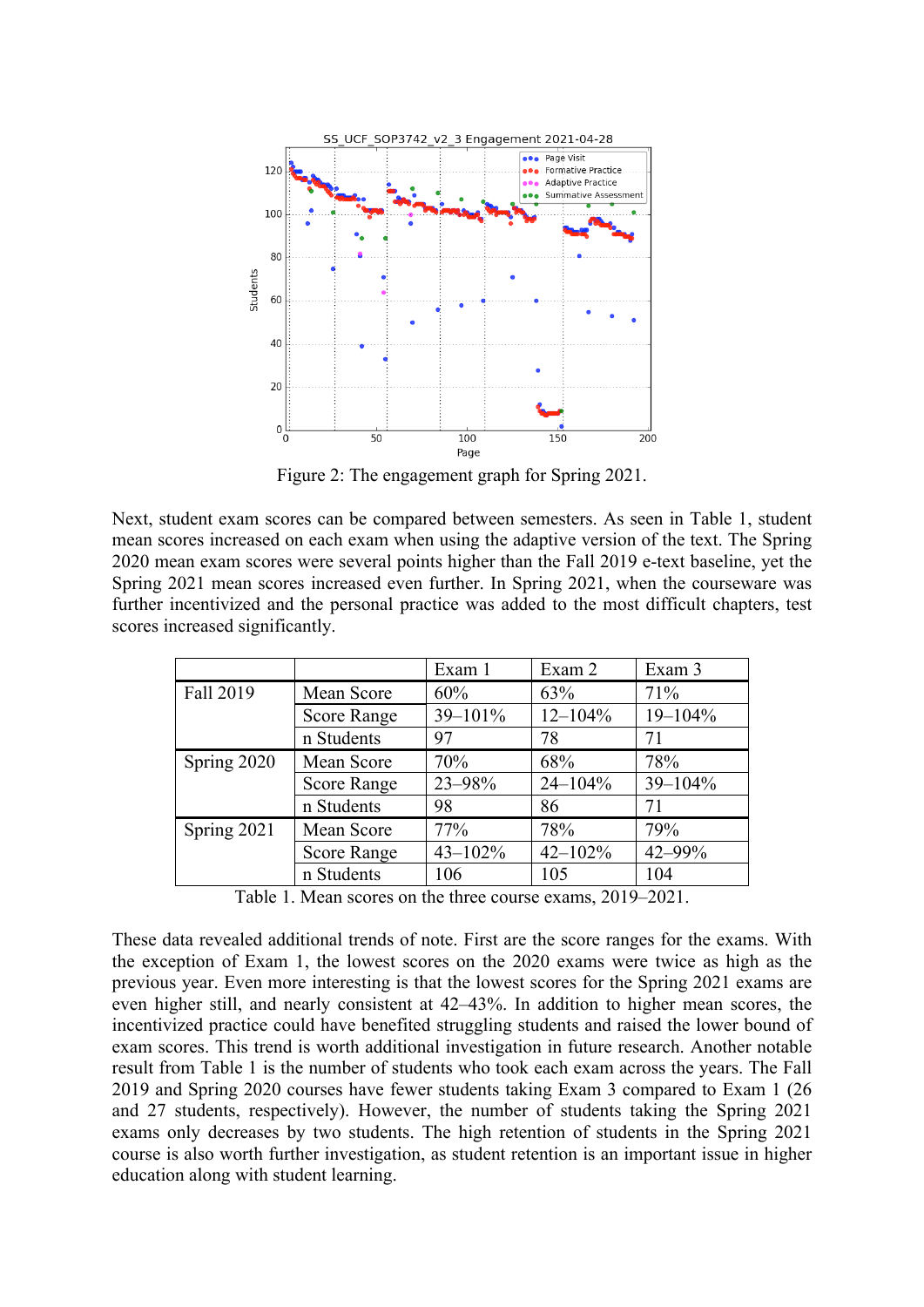# **Conclusion**

There is unquestionable value in learning science research, as it reveals critical insights into how students learn and directs future research and development. The doer effect research, for example, quantified the benefits of doing practice while reading and revealed the causal nature of this relationship. Yet equally important is research into the application of these learning science principles to understand how they can be successfully implemented into classrooms and impact student learning outcomes. While the courseware used in this study was designed to engage students in learn by doing to generate the doer effect, this method will not benefit students if it is not used. Instructors have enormous sway over student engagement through their implementation of learning resources within the course. By comparing different implementation choices and the impact they had on student engagement and outcomes, we can add to the effectiveness research on how the learn by doing method in courseware can practically help students.

In this study, we can clearly see the effects of instructor implementation on student engagement with Psychology courseware between semesters. In Spring 2020, the courseware was the primary learning resource linked through the LMS and engaging with the practice was assigned 2% of the course grade. The engagement graph showed typical patterns of attrition over the course and a moderate percentage of students not reading or doing the practice. In Spring 2021, the instructor changed the grade percentage to 20% and the engagement graph shows very high reading and doing with very little attrition over the length of the courseware. While the instructor uses other strategies such as frequent LMS reminders, email updates, and in-class instructions, the change in participation points drove engagement up to near perfect levels. Students take course grades seriously and assigning points to the formative practice places a value on the learning content and process of learning while maintaining the purpose of the formative practice as just that—low-stakes practice.

What's even more meaningful for students was the shift in exam scores. The Fall 2019 scores were included as a control to provide scores using only the e-text. The Spring 2020 course using the courseware (the same e-text as courseware with the formative practice) saw an increase in mean scores for two of three exams over the previous year. The Spring 2021 course—in addition to the incentivized practice increasing engagement—had even higher mean exam scores than the previous year. These results confirm that implementation policies can increase student engagement in the courseware and ultimately exam scores. The learn by doing method has practical and meaningful implications for student learning and outcomes, and instructors can help maximize this benefit for students through their implementation choices.

#### **Acknowledgements**

We would like to acknowledge and thank Joe Lloyd and Linda Winer for their efforts on the development and implementation of this course. We also thank Benny Johnson for his feedback on this manuscript.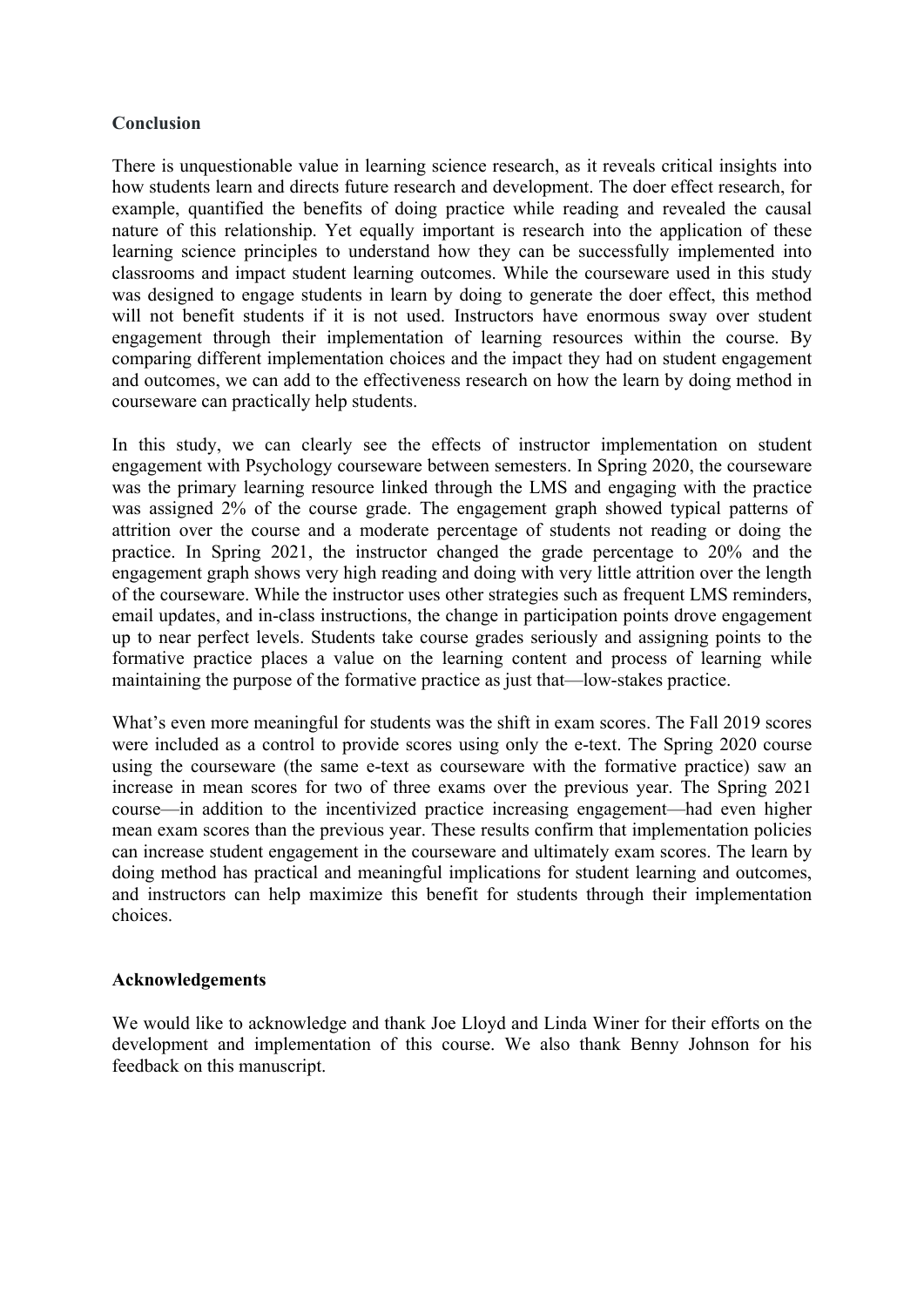## **References**

- Arnold, K. E., & Pistilli, M. D. (2012) Course Signals at Purdue: Using learning analytics to increase student success. Proceedings of the 2nd International Conference on Learning Analytics and Knowledge. New York, NY: ACM, pp. 267–270.
- Baker, R. S. (2016). Stupid Tutoring Systems, Intelligent Humans. International Journal of Artificial Intelligence in Education, 26(2), 600–614. https://doi.org/10.1007/s40593- 016-0105-0
- Bosson, J. K., Vendello, J. A., & Buckner, C. V. (2018). The psychology of sex and gender (1st ed.). Thousand Oaks, California: SAGE Publications.
- Dittel, J. S., Jerome, B., Brown, N., Benton, R., Van Campenhout, R., Kimball, M. M., Profitko, C., & Johnson, B. G. (2019). SmartStart: Artificial Intelligence Technology for Automated Textbook-to-Courseware Transformation, Version 1.0. Raleigh, NC: VitalSource Technologies.
- Fitzpatrick, L., & McConnell, C. (2008). Student reading strategies and textbook use: an inquiry into economics and accounting courses. Research in Higher Education Journal, 1–10.
- Fullan, M., & Pomfret, A. (1977). Research on curriculum instruction implementation. Review of Educational Research, 47, 335–397.
- Jerome, B., Van Campenhout, R., & Johnson, B. G. (2021). Automatic Question Generation and the SmartStart Application. Learning at Scale. https://doi.org/10.1145/3430895.3460878
- Kessler, A., Boston, M., & Stein, M. K. (2019). Exploring how teachers support students' mathematical learning in computer-directed learning environments. Information and Learning Science, 121(1–2), 52–78. https://doi.org/10.1108/ILS-07-2019-0075
- Koedinger, K., McLaughlin, E., Jia, J., & Bier, N. (2016). Is the doer effect a causal relationship? How can we tell and why it's important. Learning Analytics and Knowledge. Edinburgh, United Kingdom. http://dx.doi.org/10.1145/2883851.2883957
- Koedinger, K. R., Scheines, R., & Schaldenbrand, P. (2018). Is the doer effect robust across multiple data sets? Proceedings of the 11th International Conference on Educational Data Mining, EDM 2018, 369–375.
- Lovett, M., Meyer, O., & Thille, C. (2008). The Open Learning Initiative: Measuring the effectiveness of the OLI statistics course in accelerating student learning. Journal of Interactive Media in Education, (1), 1-16. http://doi.org/10.5334/2008-14